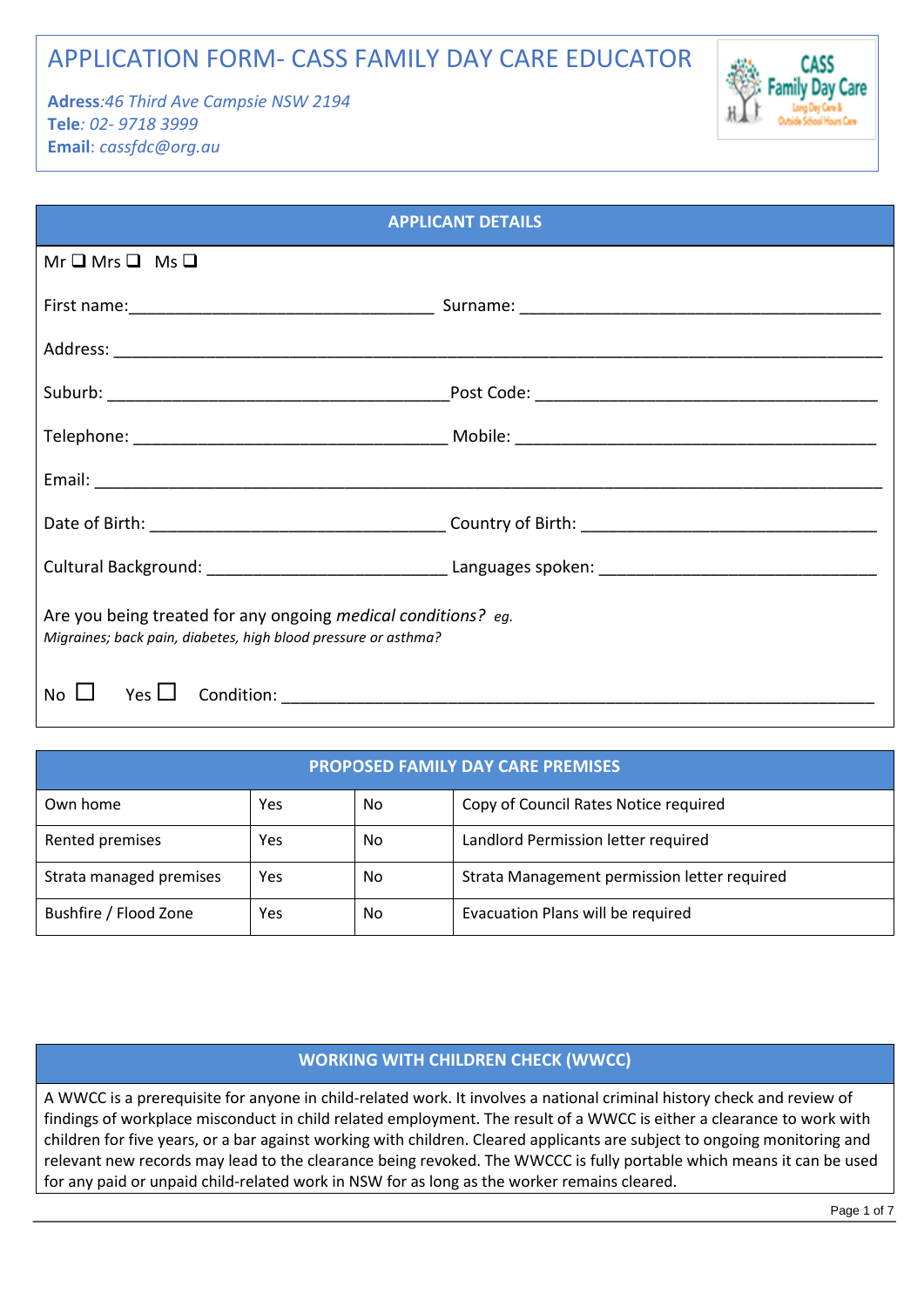| Your WWCC Number: |   |   |        |  |  |  |  |      |
|-------------------|---|---|--------|--|--|--|--|------|
| Expiry            | W | W | ∽<br>~ |  |  |  |  | レロレヒ |

| <b>NATIONAL CRIMINAL HISTORY CHECK</b>            |                                                                |  |  |  |  |  |  |  |
|---------------------------------------------------|----------------------------------------------------------------|--|--|--|--|--|--|--|
| Your Criminal History Check / Certificate Number: |                                                                |  |  |  |  |  |  |  |
| Date of issue:                                    | Note: date of issue cannot be older than the previous 6 months |  |  |  |  |  |  |  |

| <b>PRODA NUMBER</b> |        |   |  |  |  |  |  |  |  |  |  |  |  |  |  |  |  |
|---------------------|--------|---|--|--|--|--|--|--|--|--|--|--|--|--|--|--|--|
|                     | Ð<br>- | A |  |  |  |  |  |  |  |  |  |  |  |  |  |  |  |

| <b>QUALIFICATIONS</b>                                       |  |                                       |  |  |  |  |  |
|-------------------------------------------------------------|--|---------------------------------------|--|--|--|--|--|
| Please indicate the qualifications you hold (attach copies) |  |                                       |  |  |  |  |  |
| Certificate III in Early Childhood Education & Care         |  | Current First Aid (HLTAID004)         |  |  |  |  |  |
| Diploma of Early Childhood Education & Care                 |  | Current CPR (within last 12 months)   |  |  |  |  |  |
| Bachelor of Teaching/Education                              |  | Current Emergency Asthma Management   |  |  |  |  |  |
| Safe Food Handling                                          |  | <b>Current Anaphylaxis Management</b> |  |  |  |  |  |
| Other approved ACECQA qualification:                        |  |                                       |  |  |  |  |  |

| <b>EARLY CHILDHOOD WORK EXPERIENCE</b> |  |
|----------------------------------------|--|
|                                        |  |

| Have you worked in Family Day Care previously:    | Yes<br>No        |
|---------------------------------------------------|------------------|
| If Yes, what was the name of the Service?         |                  |
|                                                   |                  |
|                                                   |                  |
| Duration of your registration                     |                  |
| Who can we contact at the Service for a reference | Name:            |
|                                                   | Position:        |
|                                                   | Contact details: |
|                                                   |                  |

| Will you use your own car to transport Family Day Care children on outings? Yes | Nο |
|---------------------------------------------------------------------------------|----|
| If Yes, please attach a copy of your: Current NSW Driver's Licence              |    |
| Registration of the vehicle to be used                                          |    |
| Current Comprehensive Insurance for the vehicle                                 |    |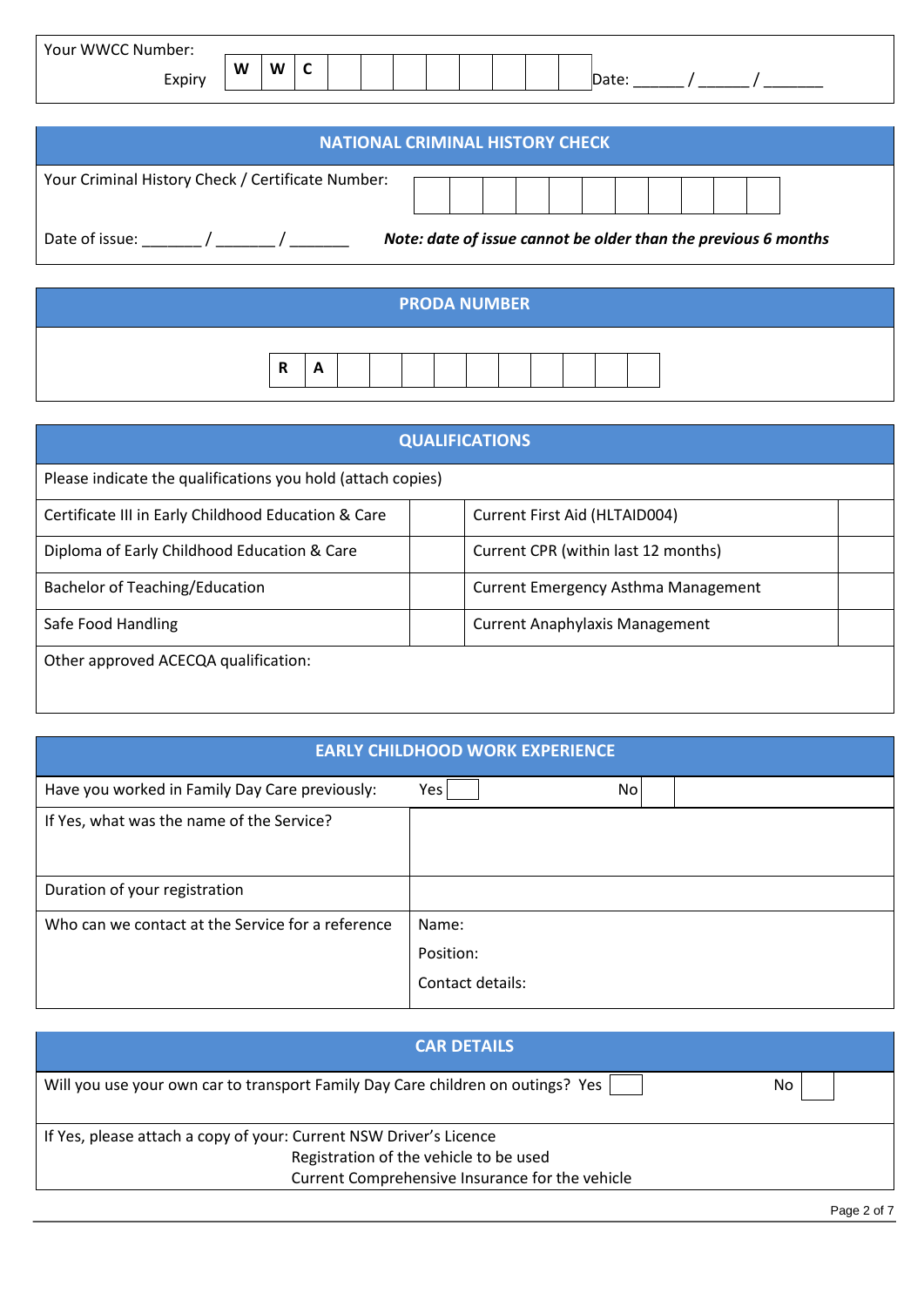| <b>SERVICE OPERATION DETAILS</b>     |        |         |           |          |        |          |        |  |  |  |
|--------------------------------------|--------|---------|-----------|----------|--------|----------|--------|--|--|--|
| Days you intend to operate<br>(tick) | Monday | Tuesday | Wednesday | Thursday | Friday | Saturday | Sunday |  |  |  |
| Hours of operation AM/PM             |        |         |           |          |        |          |        |  |  |  |

| <b>SPOUSE / PARTNER DETAILS (if applicable)</b> |  |
|-------------------------------------------------|--|

Name: \_\_\_\_\_\_\_\_\_\_\_\_\_\_\_\_\_\_\_\_\_\_\_\_\_\_\_\_\_\_\_\_\_\_\_\_\_\_\_\_\_\_\_\_\_\_\_\_\_ Date of Birth: \_\_\_\_\_\_\_\_\_\_\_\_\_\_\_\_\_\_\_\_\_\_\_\_\_\_\_\_\_

Occupation: example of the state of the state of the state of the state of work:  $\theta$ 

Best contact number: \_\_\_\_\_\_\_\_\_\_\_\_\_\_\_\_\_\_\_\_\_\_\_\_\_\_\_\_\_\_\_\_\_\_\_\_\_ Are they your emergency contact: Yes / No

| Are they your emergency contact: Yes / No |  |  |
|-------------------------------------------|--|--|
|-------------------------------------------|--|--|

# **ADULT HOUSEHOLD MEMBER DETAILS**

List all people living in your home who are 18yrs and over including: your parents/relatives/adult children/students

| <b>NAME</b> | D.O.B | <b>RELATIONSHIP TO YOU</b>             | <b>WWCC NUMBER</b>    |
|-------------|-------|----------------------------------------|-----------------------|
|             |       |                                        |                       |
|             |       |                                        |                       |
|             |       |                                        |                       |
|             |       |                                        |                       |
|             |       |                                        |                       |
|             |       | <b>CHILDREN WHO RESIDE IN THE HOME</b> |                       |
|             |       |                                        |                       |
| <b>NAME</b> | D.O.B | <b>MALE / FEMALE</b>                   | <b>CURRENT SCHOOL</b> |
|             |       |                                        |                       |
|             |       |                                        |                       |
|             |       |                                        |                       |
|             |       |                                        |                       |
|             |       |                                        |                       |

*Note: for all children aged birth to 13 years, a current Immunisation History Statement is required* 

# **PROFESSIONAL REFERENCES**

Please provide the details of two professional referees we can contact, such as a previous/current employer, staff person in a leadership or supervisory position, teacher. These referees must not be related to you. Please inform these people that we will be contacting them.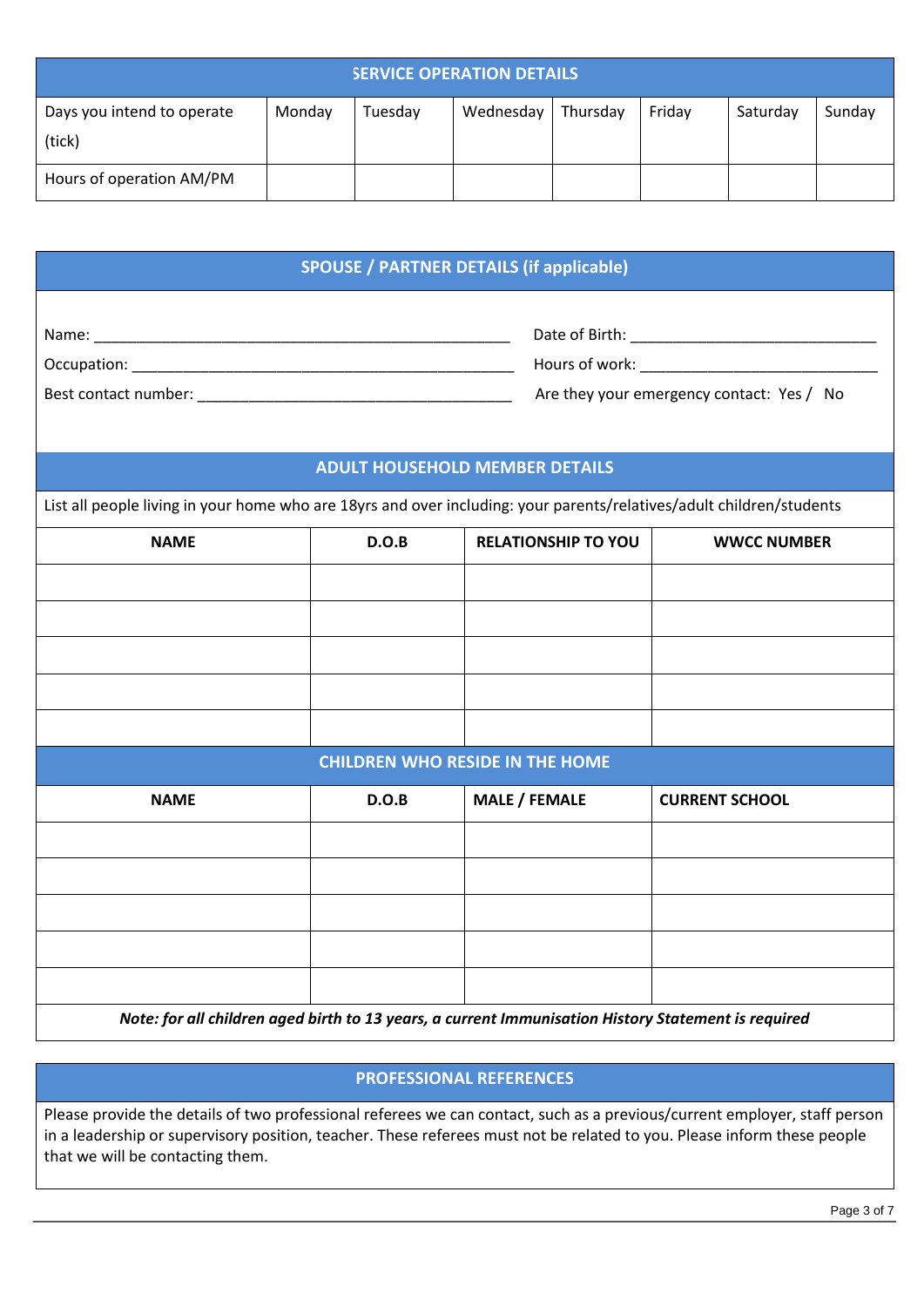| 2. |  |
|----|--|
|    |  |
|    |  |
|    |  |

| <b>ACKNOWLEDGEMENT</b>                                                                                                                                                                                                                                                                                                                                   |
|----------------------------------------------------------------------------------------------------------------------------------------------------------------------------------------------------------------------------------------------------------------------------------------------------------------------------------------------------------|
| , acknowledge that the information I have provided on this<br>application is true and correct.                                                                                                                                                                                                                                                           |
| Date: $\frac{1}{\sqrt{2\pi}}$<br>Applicant's Signature:                                                                                                                                                                                                                                                                                                  |
| Privacy Statement CASS Family Day Care recognises that privacy is important to you and that we have a responsibility to protect any<br>personal information you give us. In accordance with the Privacy Act the information we collect from you will be handled sensitively<br>and securely with proper regard for privacy.                              |
| The information you provide will be used solely by staff of CASS Family Day Care, for its intended purpose. This information will only<br>be shared with other organisations as required by Government legislation and statutes. Information is stored securely and<br>confidentially as per the Education and Care Services National Regulations (2017) |
| Office use only                                                                                                                                                                                                                                                                                                                                          |
| <b>Additional Comments:</b>                                                                                                                                                                                                                                                                                                                              |

# **ADULT HOUSEHOLD MEMBER ACKNOWLEDGEMENT**

Family Day Care Sydney Wide strives to meet the National Quality Standard for the education and care of children in the homes of registered Educators. To maintain this quality of care, each home must exist as a safe, caring and stimulating environment for children. The applicant's decision in registering as a Family Day Care Educator will affect **all** members of the household – adults, children and any visitors to your home.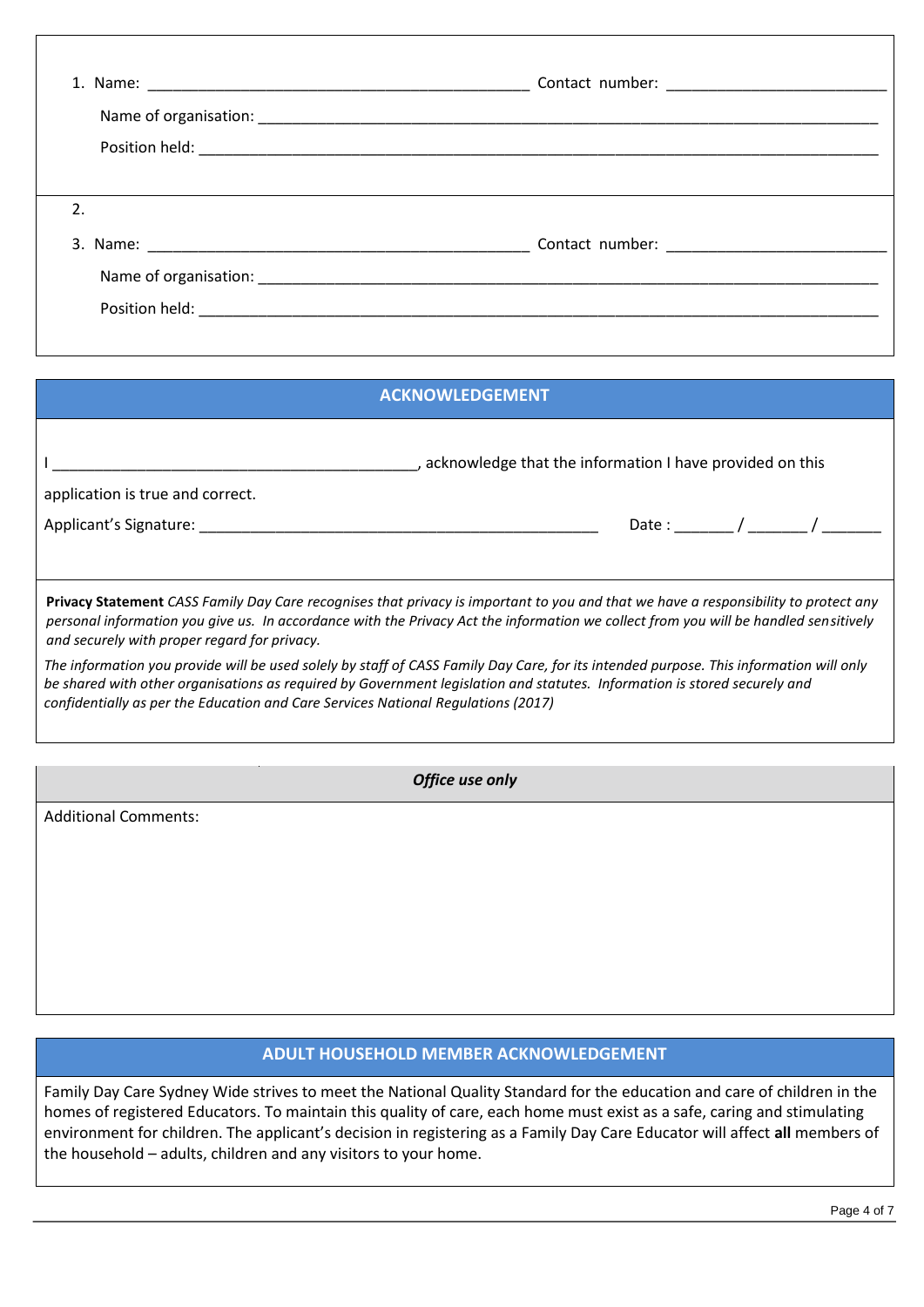#### **Family Day Care is to be provided in a smoke, alcohol and drug free environment.**

This means that all members of your family, any visitors to your home, potential trade-workers etc cannot smoke, drink alcohol or be under the influence of any prohibited substance whilst Family Day Care children are on your premises. Additionally, alcohol (open and/or unopened bottles) **must not be in the play area, or in view of children in care.** 

#### **All Educators must work within current Child Protection Legislation**

Educators and adult household members must be aware of the need to protect themselves against the possibility of any allegations being made against them. Adult household members must ensure they are never alone with a Family Day Care child. Any visitor to the home during Family Day Care service hours MUST sign in and out of the *Visitor Register*.

**Maintaining a safe, caring and stimulating care and education environment the provision of family day care**  Educators have a Duty of Care to children and must consistently implement procedures and safety requirements as part of the *Education and Care Services National Regulations*. Closing gates / barriers, keeping bathrooms clear of dangerous items such as razors, shampoo, perfume, exposure to unsuitable media etc. are all DAILY regulatory requirements.

#### **Working with Children Check**

Any adult (18 years and over) who resides at the home must maintain a Cleared and Verified WWCC at all times. The Educator MUST advise the Coordination Unit should they or any adult household member be charged with an offence.

#### **I have read the above conditions and agree to give my full support to the applicant in their decision to operate as a**

| <b>NAME</b> | <b>RELATIONSHIP TO APPLICANT</b> | <b>SIGNATURE</b> | <b>DATE</b> |
|-------------|----------------------------------|------------------|-------------|
|             |                                  |                  |             |
|             |                                  |                  |             |
|             |                                  |                  |             |
|             |                                  |                  |             |
|             |                                  |                  |             |

**registered Educator with CASS Family Day Care.** 

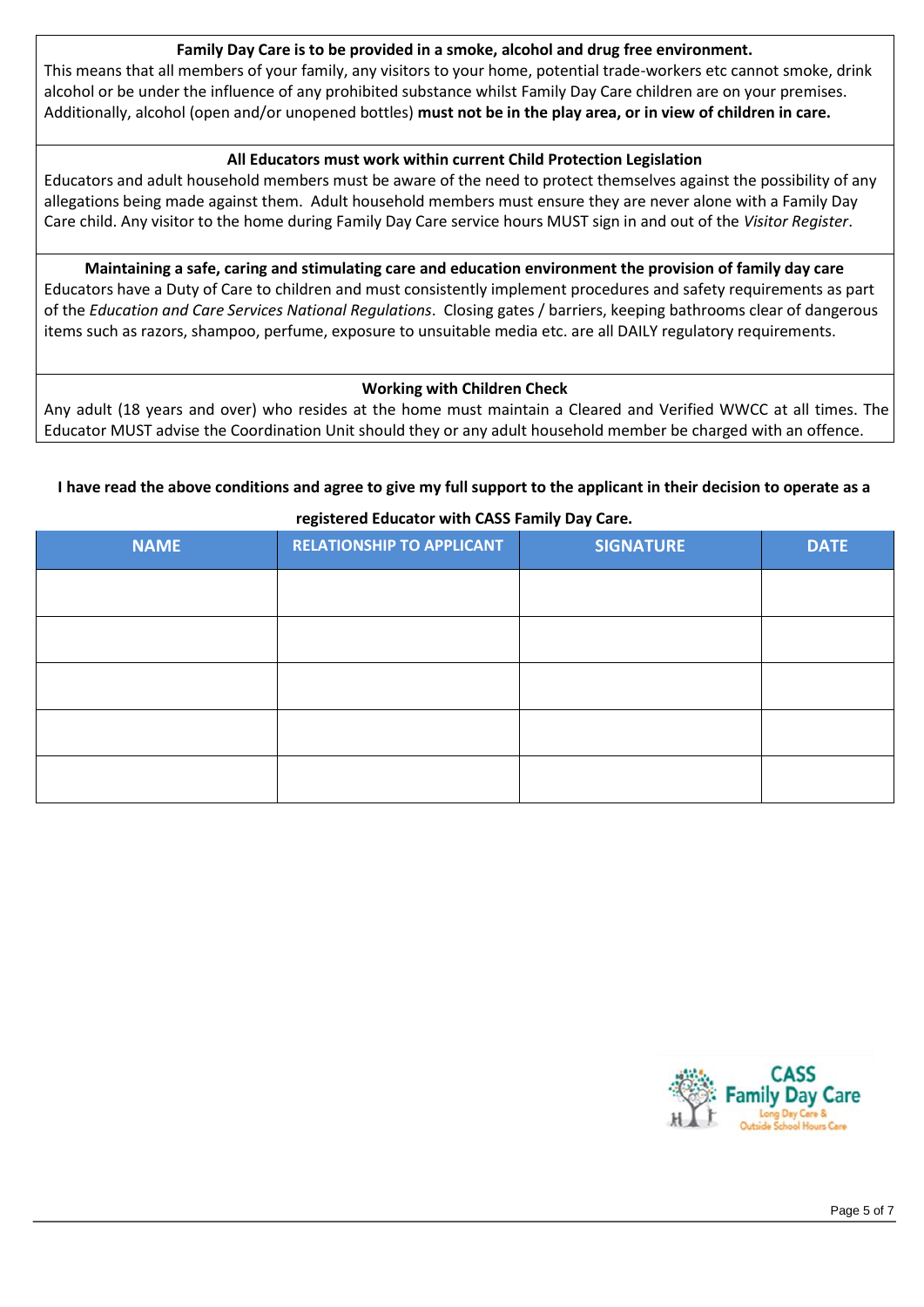To the Rental Property/Strata Manager,

\_\_\_\_\_\_\_\_\_\_\_\_\_\_\_\_\_\_\_\_\_\_\_\_\_\_\_\_\_\_\_\_\_\_\_\_\_\_\_\_, has applied to become a registered an Educator with **CASS**

# **Family Day Care.**

A Family Day Care Educator is a person who cares for up to 7 children including no more than four preschool aged children (including any children of their own) in their own home and is responsible for the care and education of these children under current *Children (Education and Care Services) National Law (NSW)* and the *Education and Care Services National Regulations 2017.* 

**\_\_\_\_\_\_\_\_\_\_\_\_\_\_\_\_\_\_\_\_\_\_\_\_\_\_\_\_\_\_\_\_\_\_\_\_\_\_\_\_\_\_\_\_\_\_\_\_\_\_\_\_\_\_\_\_\_\_\_\_\_\_\_\_\_\_\_\_\_\_\_\_\_\_\_\_\_\_\_\_\_\_\_\_\_\_\_\_\_\_\_** 

Please complete your permission below.

Sincerely,

**Coordination Unit staff CASS Family Day Care**

| to provide care and education as a registered Family Day Care Educator to children at the premises/venue<br>located at:<br>(Address of rented premises)<br>(Special conditions)<br>Sincerely,<br>(Landlord signature)<br>46 Third Ave Campsie NSW 2194   02 9718 3999   cassfdc@cass.org.au<br>ABN: 212138 |             |
|------------------------------------------------------------------------------------------------------------------------------------------------------------------------------------------------------------------------------------------------------------------------------------------------------------|-------------|
|                                                                                                                                                                                                                                                                                                            |             |
|                                                                                                                                                                                                                                                                                                            |             |
|                                                                                                                                                                                                                                                                                                            |             |
|                                                                                                                                                                                                                                                                                                            |             |
|                                                                                                                                                                                                                                                                                                            | (Date)      |
|                                                                                                                                                                                                                                                                                                            |             |
|                                                                                                                                                                                                                                                                                                            | CASS<br>are |